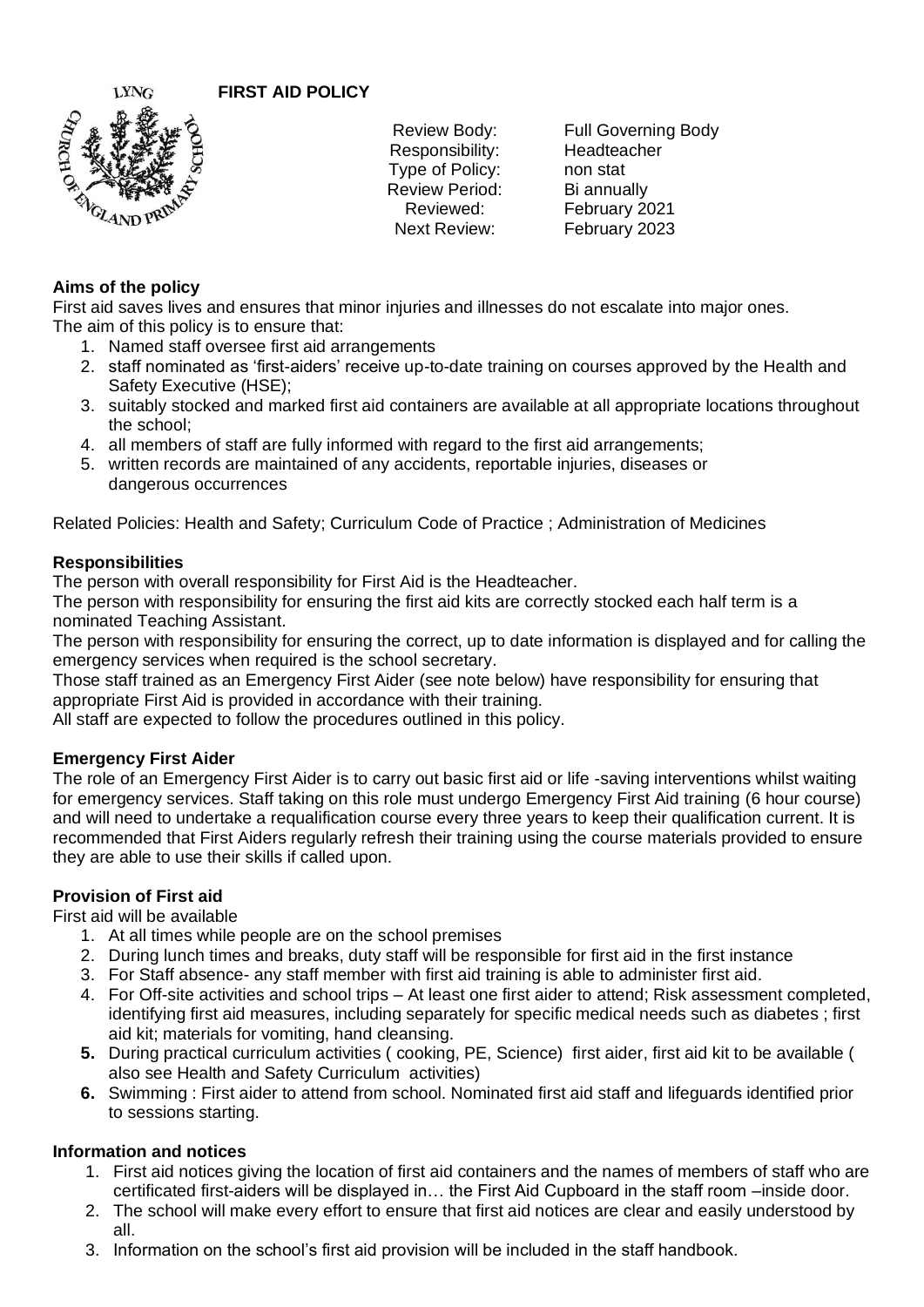#### **Hygiene and infection control**

- 1. All staff will follow basic hygiene procedures ( hand washing, gloves, spillage kit)
- 2. All staff will have access to single use disposable gloves and hand washing facilities.
- 3. Disposable gloves will be worn at all times when dealing with blood or other body fluids or when disposing of dressings or other potentially contaminated equipment.
- 4. All used dressings or equipment will be disposed of in a sealed bag and placed in the bin
- 5. For sickness/ spillages kit is provided (located in admin area, blue cabinet)

#### **Treatment of minor injuries in school**

- $\circ$  Small splinters: If the splinter is small and can easily be removed this will be removed to minimise infection. We will pull out along the track of entry and gently squeeze the area which will help to flush out any dirt. The area will be cleaned and pat dried. A plaster will then be applied. If it is not possible to remove the splinter, a note will go home to the parent/ carer. Large embedded splinters will not be removed in school, and parents will be contacted.
- $\circ$  Minor cuts and grazes: Cleansing wipes will be used to clean minor wounds such as cuts and grazes in the absence of water/ paper towel prior to applying a plaster or non-adherent dressing, if needed (CLEAN, CONTROL, COVER)
- $\circ$  Plasters: A plaster will be used if there are no known allergies to plasters and if the plaster will provide protection for the skin to prevent infection.(Any pupil with an allergy will be listed in the first aid cupboard- inside door).
- o Bumps, trapped fingers apply cold compress
- $\circ$  Nose Bleeds- head forwards, pinch the soft part of the nose close to the bridge, check after 10 mins

## **Recording First Aid Treatment**

- 1. When first aid is given, the person giving first aid must make a record of:
- $\triangleright$  Date, time and place of incident
- ➢ Name and job title (where relevant) of the injured person
- $\triangleright$  Details of the injury / illness and what first aid was given
- $\triangleright$  What happened to the person immediately afterwards (for example, went home, went back to work, went to hospital)
- $\triangleright$  Name and signature of the person dealing with the incident
- 2. Forms for recording first aid treatment are located in the staff room cabinet folder.
- 3. An additional slip is completed and given to the class teacher and passed to parents when first aid treatment has been given
- 4. All completed records of first aid treatment must be kept in a separate location (office folder) Only blank copies of the form should be kept with first aid equipment.
- 5. Where necessary,an Incident form will need to be completed using the NCC's on-line reporting system. (OSHENS) This is usually for accidents resulting in more serious injury .The school secretary/ HT will advise when this may be necessary.

#### **Training**

1. Staff receive training ' Emergency first aid at work' 1 day course every 3 years ( St John Ambulance)

A list of staff attending the most recent training day on *22/01/2021* is available in the staff room first aid cupboard.

2. Paediatric First Aid – At least one member of staff has a current certificate (2 day training course , St John Ambulance)

A list of staff with paediatric training is located as above.

#### **See Appendix 1 for Emergency procedure See Appendix 2 for First Aid Kits requirements**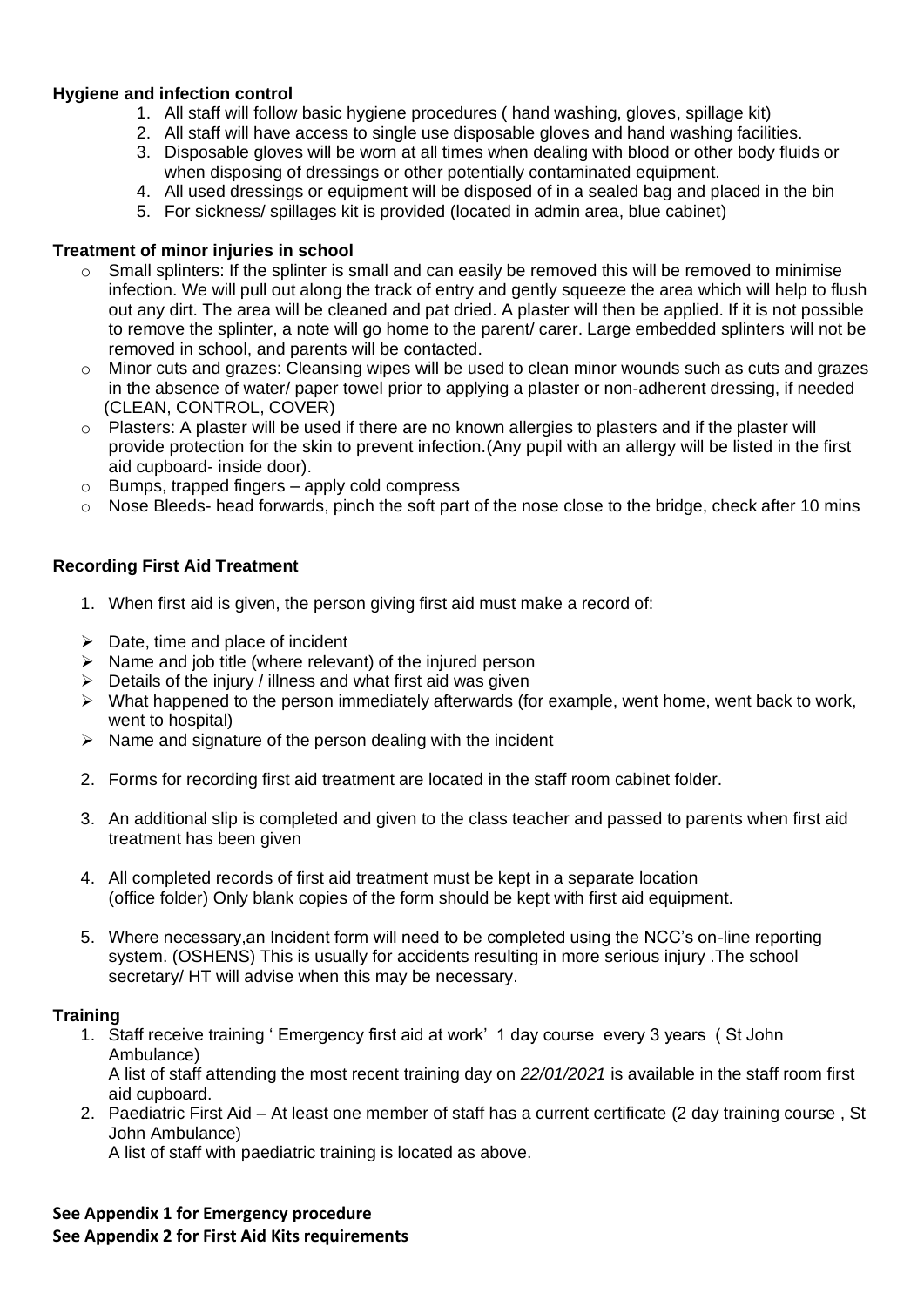# **Appendix 1 Emergency First Aid Procedure**

- 1. In the event of an accident a first aider/an appointed person takes charge of the first aid emergency treatment commensurate with their training.
- 2. Following their assessment of the injured person, they are to administer appropriate first aid and make a balanced judgement as to whether there is a requirement to call an ambulance. (If unsure at any time the first aider will consult another member of available trained staff for advice)
- 3. The first aider/appointed person will always call an ambulance on the following occasions:
	- $\circ$  In the event of a serious injury
	- $\circ$  In the event of any significant head injury
	- o In the event of a period of unconsciousness
	- o Whenever there is a possibility of a fracture or where this is suspected
	- o Whenever the first aider is unsure of the severity of the injury
	- $\circ$  Whenever the first aider is unsure of the correct treatment
- 4 If an ambulance is called, the caller must speak to the emergency services and give the following information
	- o State what happened
	- o The person's name
	- o The age of the person
	- o Whether the person is breathing and/or unconscious
	- $\circ$  The location of the school
- 5 In the event of an accident involving a child, it is our policy to always take reasonable steps to notify the parent/carer of their child's accident;
- $\circ$  If it is considered to be serious (more than minor injury)
- $\circ$  Injury to the head
- o Requires attendance at hospital

# **Notification of Parents/Carers / Emergency Contact**

- 1. Our procedure for notifying parents will be to use the emergency telephone numbers provided to contact them and leave a message should the parents not be contactable
- 2. In the event that parents cannot be contacted and a message has been left our policy will be to continue to attempt to make contact with the parents every 15 minutes.
- 3. In the interim, we will ensure that the qualified first aider, appointed person or another member of staff remains with the pupil until the parents can be contacted and arrive (as required)
- **4.** In the event that the pupil requires hospital treatment and the parents cannot be contacted prior to attendance, the qualified first aider/appointed person /another member of staff will accompany the pupil to hospital and remain with them until the parents can be contacted and arrive at the hospital.
- **5.** Where a **member of staff** requires hospital treatment, the Emergency contact should be informed (held in office)